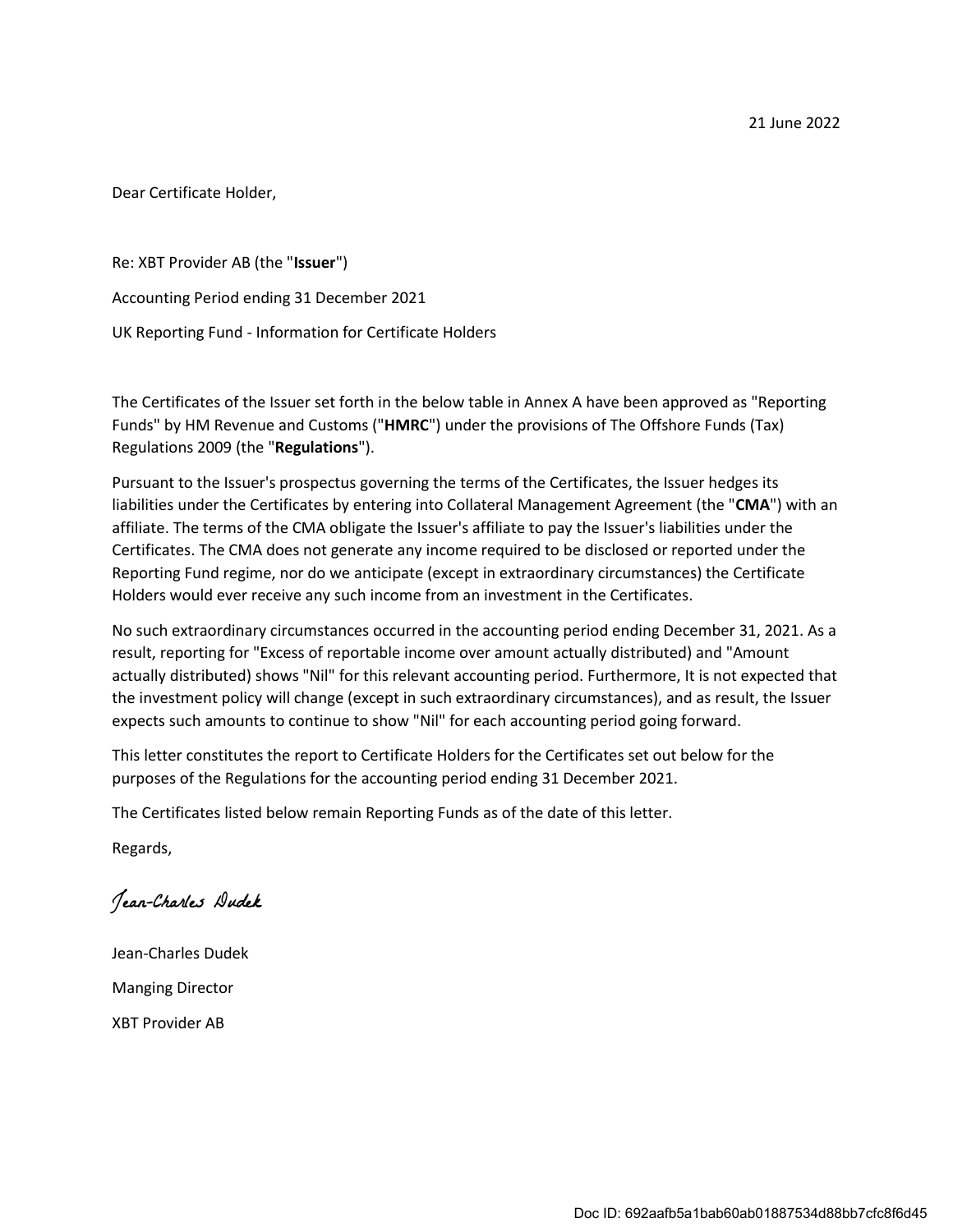## Annex A

| <b>HMRC Share</b><br>Class Ref: | Certificate                                            | Excess of<br>reportable<br>income over<br>amount<br>actually<br>distributed | Amount<br>actually<br>distributed | Dates of<br><b>Distribution</b> | Fund<br>distribution<br>date for<br>reporting<br>fund purposes | <b>ISIN</b>  |
|---------------------------------|--------------------------------------------------------|-----------------------------------------------------------------------------|-----------------------------------|---------------------------------|----------------------------------------------------------------|--------------|
| X000 - 0003                     | Ether Tracker $1 -$<br>SEK denominated                 | <b>NIL</b>                                                                  | <b>NIL</b>                        | N/A                             | N/A                                                            | SE0010296574 |
| X000 - 0004                     | <b>Bitcoin Tracker 1</b><br>– SEK<br>denominated       | <b>NIL</b>                                                                  | <b>NIL</b>                        | N/A                             | N/A                                                            | SE0007126024 |
| X000 - 0007                     | <b>Bitcoin Tracker</b><br>(Euro) – Euro<br>denominated | <b>NIL</b>                                                                  | <b>NIL</b>                        | N/A                             | N/A                                                            | SE0007525332 |
| X000 - 0008                     | <b>Ether Tracker</b><br>(Euro) – Euro<br>denominated   | <b>NIL</b>                                                                  | <b>NIL</b>                        | N/A                             | N/A                                                            | SE0010296582 |